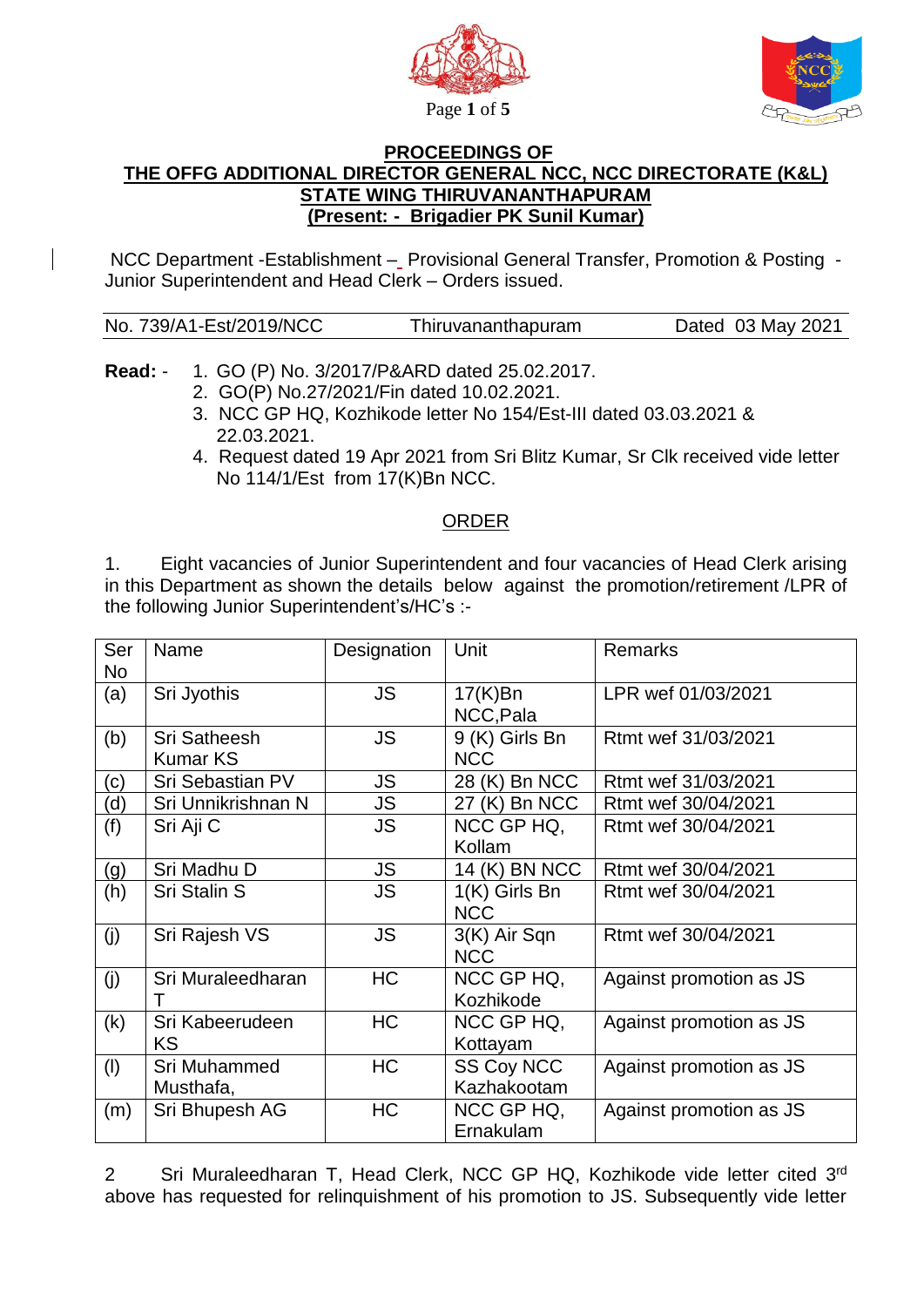



dated 22.03.2021 has requested for cancellation of relinquishment of his promotion as JS and Sri Blitz Kumar B, Senior Clerk 17(K) BN NCC vide letter cited vide letter cited 4<sup>th</sup> above requested for cancellation of relinquishment of his promotion which are accepted.

3. In order to fill up the aforesaid vacancies, following promotions who are on the seniority is here by ordered as against their names each with immediate effect :-

(a) **Sri Muraleedharan T** ,Head Clerk(PEN 385443), GP HQ Kozhikode is provisionally promoted to the cadre of Junior Superintendent in the scale of pay of `43400-91200/-.

(b) **Sri Kabeerudeen KS,** Head Clerk,(PEN 407209), NCC GP HQ, Kottayam is provisionally promoted to the cadre of Junior Superintendent in the scale of pay of `43400-91200/-.

(c) **Sri Muhammed Musthafa,** Head Clerk (PEN 402134), SS Coy NCC, Kazhakootam is provisionally promoted to the cadre of Junior Superintendent in the scale of pay of `43400-91200/-.

(d) **Sri Bhupesh AG,** Head Clerk,(PEN 395792) NCC GP HQ Ernakulam is provisionally promoted to the cadre of Junior Superintendent in the scale of pay of 43400-91200/-.

(e) **Sri Blitz Kumar B,** Senior Clerk**,** (PEN 396022) 17 (K) BN NCC is provisionally promoted to the cadre of Head Clerk in the scale of pay of 39300- 83000/- and further provisionally promoted to the cadre of Junior Superintendent in the scale of pay of ` 43400-91200/-.

(f) **Sri Sudhakaran K,** Senior Clerk,(PEN 418812) 10(K)BN NCC is provisionally promoted to the cadre of Head Clerk in the scale of pay of 39300- 83000/- and further provisionally promoted to the cadre of Junior Superintendent in the scale of pay of ` 43400-91200/-.

(g) **Sri Gopakumar AR,** Senior Clerk,(PEN 418271) NCC GP HQ, Kottayam is provisionally promoted to the cadre of Head Clerk in the scale of pay of 39300- 83000/- and further provisionally promoted to the cadre of Junior Superintendent in the scale of pay of ` 43400-91200/-.

(h) **Sri Sivakumar PV,** Senior Clerk,(PEN 396096) NCC GP HQ, Kottayam is provisionally promoted to the cadre of Head Clerk in the scale of pay of 39300- 83000/- and further provisionally promoted to the cadre of Junior Superintendent in the scale of pay of ` 43400-91200/-.

(j) **Sri Shaji AK,** Senior Clerk,(PEN 385383) 1(K) Girls (I) Coy NCC is provisionally promoted to the cadre of Head Clerk in the scale of pay of ` 39300- 83000/-.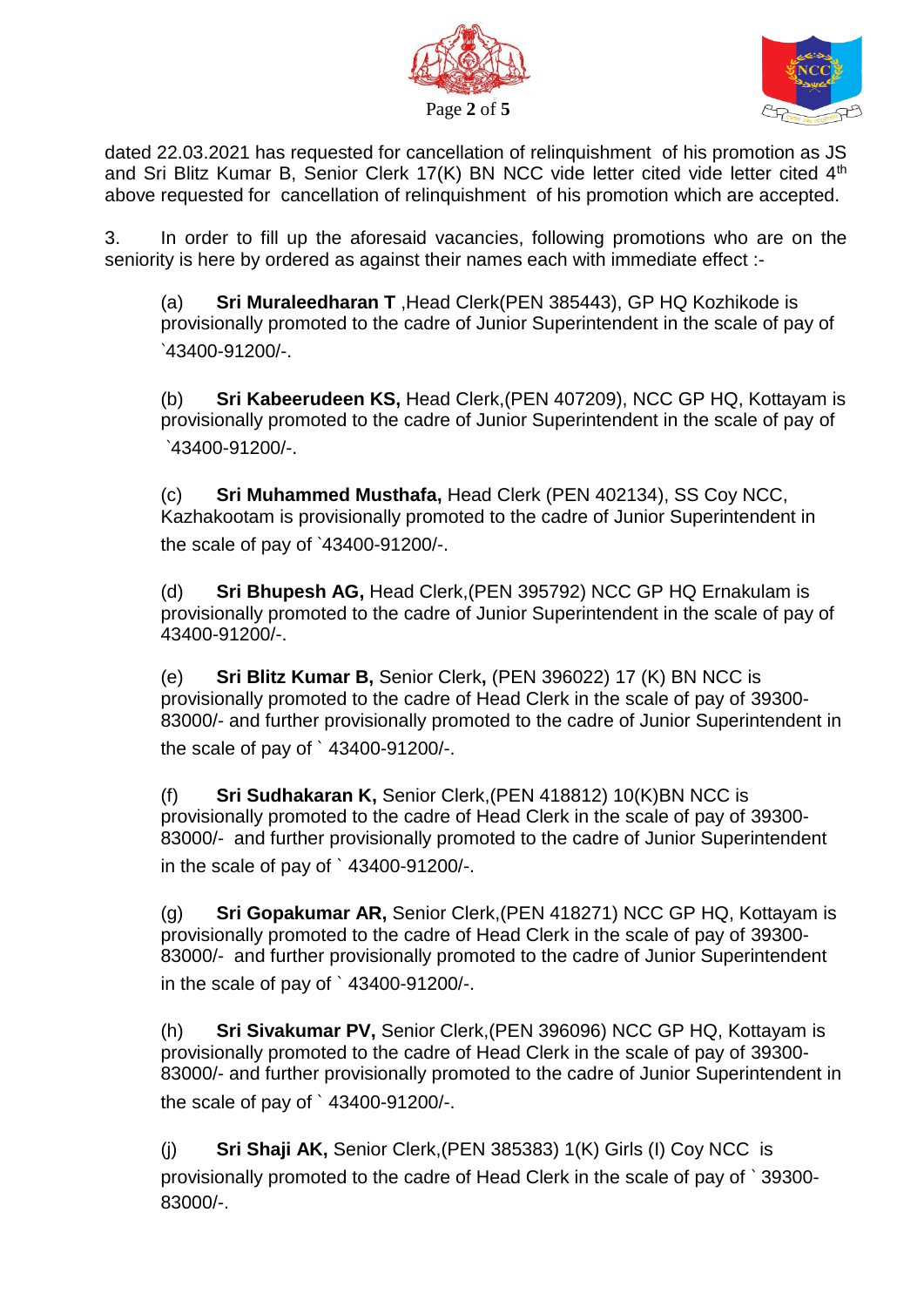



(k) **Sri Narayana Pillai KM,** Senior Clerk,(PEN 395777) 8 (K) Bn NCC

is provisionally promoted to the cadre of Head Clerk in the scale of pay of ` 39300- 83000/-.

(l) **Sri Biju Varghese AT,** Senior Clerk,(PEN 418120) 1 (K) Girls (I) Coy NCC is provisionally promoted to the cadre of Head Clerk in the scale of pay of 39300- 83000/-.

(m) **Sri Kurian Jose,** Senior Clerk,(PEN 418195), NCC GP HQ, Kottayam is provisionally promoted to the cadre of Head Clerk in the scale of pay of ` 39300- 83000/-.

4. Consequent to the above promotions, the following transfers and postings are ordered to fill the arising vacancies :-

| S. No | PEN, Name, Designation and present Office                                                                                                          | <b>Transferred/Posted to</b>               |
|-------|----------------------------------------------------------------------------------------------------------------------------------------------------|--------------------------------------------|
| (a)   | PEN 385439, Sri Rajendra Kumar UK, Jr Supdt,<br>7(K) Girls Bn NCC, Thrissur (Transfer on request)                                                  | 28(K)BN NCC, Ottappalam                    |
| (b)   | PEN 396213, Sri Shaji K, Jr Supdt, 33(K)Bn NCC,<br>Nedumkandam (Transfer on request)                                                               | NCC GP HQ, Kollam                          |
| (c)   | PEN 385443, Sri Muraleedharan T, HC, NCC<br>GPHQ, Kozhikode (on promotion as JS)                                                                   | 9(K) Girls Bn NCC, Kozhikode               |
| (d)   | PEN 407209, Sri.Kabeerudeen KS, HC, NCC GP<br>HQ, Kottayam (On promotion as JS)                                                                    | 3(K) Air Sqn NCC, Ernakulam                |
| (e)   | PEN 402134, Sri Muhammed Musthafa, HC, SS<br>Coy NCC, Kazhakootam (On promotion as JS)                                                             | 14(K)Bn NCC, Pathanamthitta                |
| (f)   | PEN 395792, Sri Bhupesh AG, HC, NCC GP HQ<br>Ernakulam (On promotion as JS)                                                                        | 33(K)Bn NCC, Nedumkandam                   |
| (g)   | PEN 396022, Sri Blitz Kumar B, Senior Clerk,<br>17 (K) Bn NCC (On promotion as JS) On medical<br>ground will be reviewed on completion of one year | 17(K) Bn NCC, Pala                         |
| (h)   | PEN 418812, Sri Sudhakaran K, Senior Clerk,<br>10(K) Bn NCC (On promotion as JS)                                                                   | 1(K) Girls Bn NCC,<br>Sasthamangalam, TVPM |
| (j)   | PEN 418271, Sri Gopakumar AR, Senior Clerk<br>NCC Gp HQ, Kottayam (On promotion as JS)                                                             | 27 (K) Bn NCC, Palakkad                    |
| (k)   | PEN 396096, Sri Sivakumar PV, Senior Clerk,<br>NCC GP HQ Kottayam (On promotion as JS)                                                             | 7(K)Girls Bn NCC, Thrissur                 |
| (1)   | PEN 385383, Shaji AK, Senior Clerk, 1(K) Girls (I)<br>Coy NCC (On promotion as HC)                                                                 | NCC GP HQ, Ernakulam                       |
| (m)   | PEN 395777, Narayana Pillai KM, 8(K)Bn NCC(On<br>promotion as HC)                                                                                  | SS Coy NCC, Kazhakootam                    |
| (n)   | PEN 418120, Biju Varghese AT, Senior Clerk<br>1(K) Girls Indp Coy (On promotion as HC)                                                             | NCC GP HQ, Kozhikode                       |
| (0)   | PEN 418195, Kurian Jose, Senior Clerk, NCC GP<br>HQ, Kottayam (On promotion as HC)                                                                 | NCC GP HQ, Kottayam                        |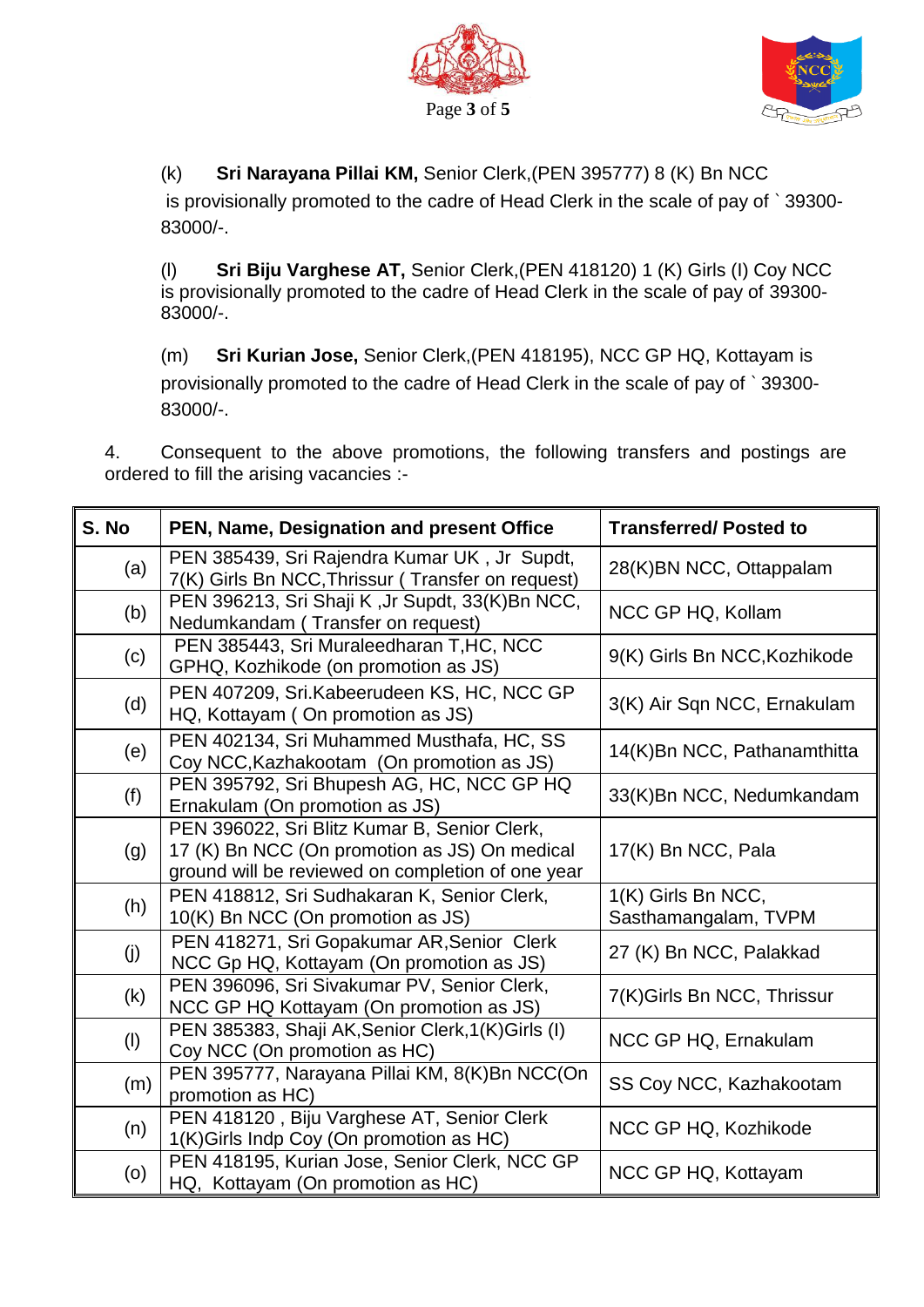



5. All Head of Offices are requested to download the order from the website and handover one copy each to the concerned employees. Representations, if any should be forwarded to this Directorate on or before 07.05.2021. Belated requests will not be entertained on any ground, and the list will be finalized accordingly. Copy of the representations if any may also be forwarded to [nccjsest@gmail.com](mailto:nccjsest@gmail.com) in order to avoid delay.

6. The following applications for General Transfer are kept in queue and will be considered in the next arising vacancy :-

| S. No | Name of Office<br>(Choice station) | Name of individual in<br>queue in 1 <sup>st</sup> position | Name of<br>individual in<br>queue in 2 <sup>nd</sup><br>Position |
|-------|------------------------------------|------------------------------------------------------------|------------------------------------------------------------------|
|       | NCC Gp HQ, Kollam                  | Sri Anil Kumar P, JS,<br>NCC Gp HQ, TVPM                   | Nil                                                              |
| 2.    | 15 (K) Bn NCC,<br>Thiruvalla       | Sri Sivakumar TR, JS,<br>22 (K) Bn NCC, Eloor              | Nil                                                              |

Sd/-xxx Offg Additional Director General NCC

To,

All NCC Group HQ's, Units & SS Coy NCC (Through Official Website)

Internal :-

- (a) File
- (b) A2 Section
- (c) A3 Section
- (d) IT-Cell for publishing in NCC Dte website
- (e) SF

Approved for issue **SREEJITH.R PEN384880 Senior Superintendent** NCCDirectorate(K&L)